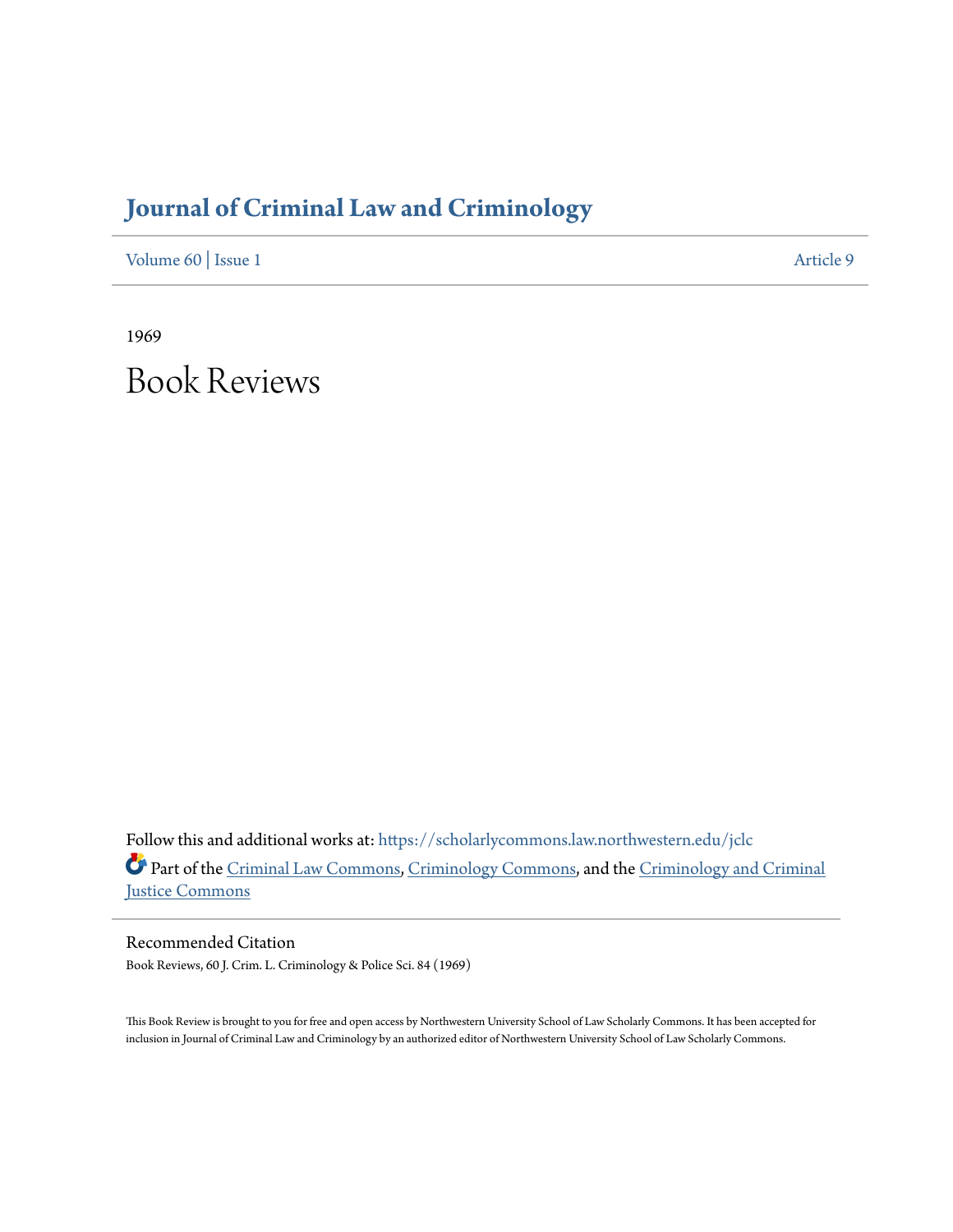## Edited **by**

## **C.** R. Jefferey

**DELINQUENCY CAN** BE **STOPPED. By** *Judge Lester H. Loble and Max Wylie.* New York: McGraw-Hill Book Company, 1967. **Pp.** X, 148, Price \$4.95.

Every lawyer and judge concerned about the future of the juvenile court system should read this book. It explains better than all the articles written and speeches delivered since the publication of the Supreme Court's opinion, In *the Matter of Gault,* why that decision was necessary. The book is vivid proof of the wisdom of imposing appellate curbs on the unlimited discretion which the *parens patriae* doctrine has afforded judges of juvenile courts. Many considerate, warm-hearted, and well-motivated judges have used the boundless freedom of the "substitute father" concept beneficially and with restraint; a few have used it vindictively and impulsively, guided by their own prejudices. Better then that all juvenile court judges must live within the restrictions of due process of law basic to our American judicial system than that a few egoists should be permitted to continue their arbitrary ways.

This book is short-less than **150** brief pages. Thanks to Max Wylie's efforts it is written in terse, readable English, abounding with expressions in the first person. This is candidly one man's point of view, and a very firmly held point of view at that! Although many who read the book will continue to believe that Judge Loble is wrong, few will say that he is uncertain.

"Those who are opposed to what I think is my practical approach to these problems will say, 'That's wrong.'

"They insist I should get in some social worker or some psychiatrist and figure out what's wrong with this young fellow who keeps breaking into stores. I don't need them to tell me. They need me to tell them. My treatment is better than theirs. I'm here with the offender and his victim. They're home with a book." (pp. 53-54)

What does he advocate? Primarily he urges a law that will permit a juvenile judge to apply publicity and punishment to juveniles who are charged with felonies. This is really not a novel idea. In fact, most juvenile court judges in the United States today can authorize both publicity and punishment (if found guilty) for juveniles over 16 years of age accused of felonies, by waiving or transferring jurisdiction over the juvenile to an adult criminal court. *(Kent v. United States,* the first Supreme Court opinion concerning juvenile court procedure, dealt specifically with this practice.) The important difference is that the statute recommended, which the authors call 'the Loble law,' permits the juvenile court judge who decides that the youth should be spotlighted by publicity and punished to do it himself without benefit of due process of law. In contrast, existing waiver procedures require that the juvenile court judge after proper hearing transfer the case to an impartial judge in another court where it is tried by customary rules of criminal procedure which protect the rights of the accused. Judge Loble prefers the less orthodox, "father knows best" methods of the *parens patriae* system to administer his own brand of cure. While he denies the juvenile the benefits of juvenile court philosophy, he retains to himself the unbridled discretion of the system. No constitutional court in the country would empower a judge to proceed as he does.

Here are Judge Loble's own words to describe his unique form of procedure, in this instance the handling of a youth overheard in the courtroom muttering "That old hag."

"I held this boy for detention....

"The boys (and girls) who have enjoyed a 'Loble weekend' don't forget it too fast....

"I tell them I'll take their case under advisement and see them Monday **morn**ing....

**"My** detention isn't a fancy place. I don't want a fancy place. Just a plain one, and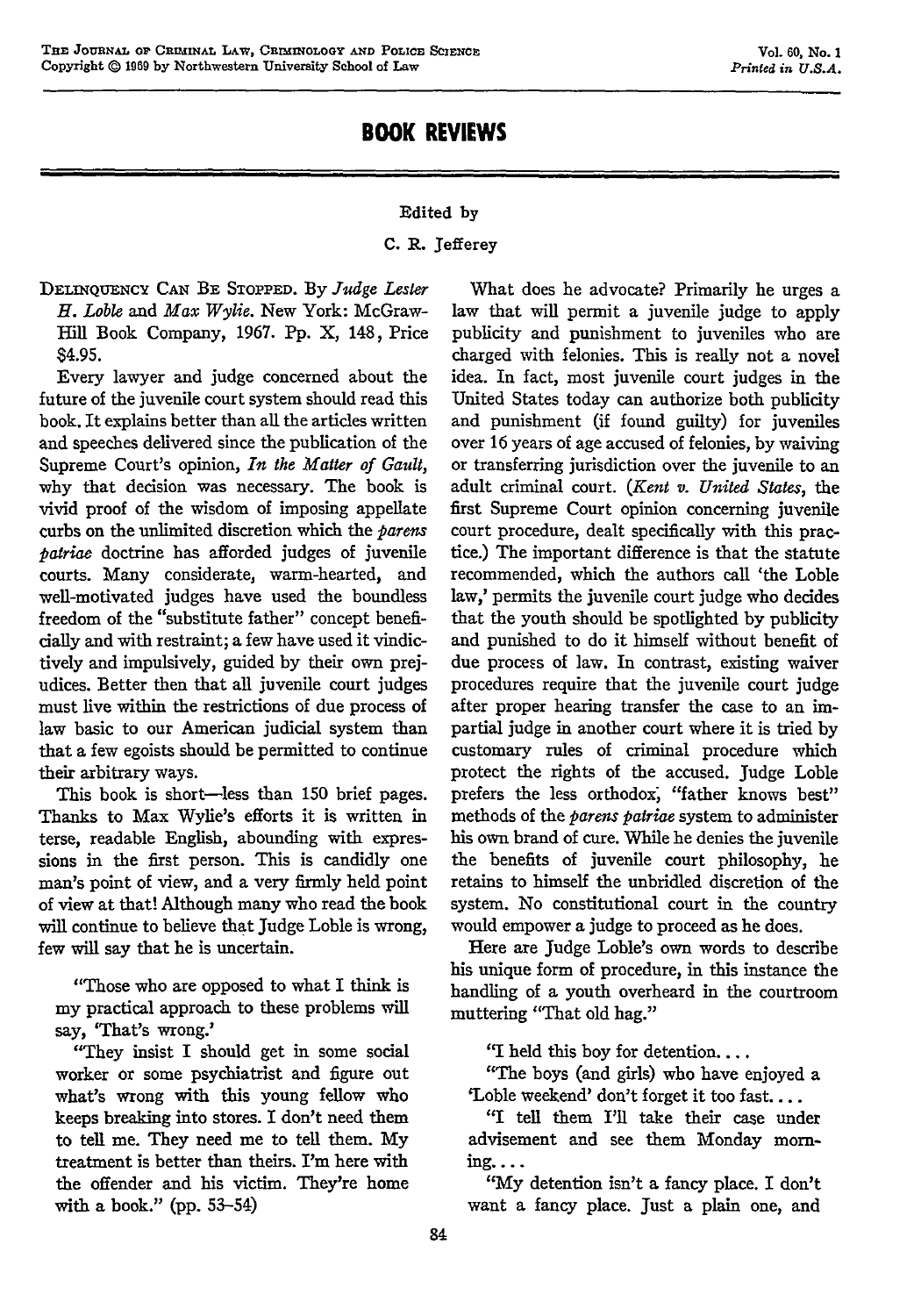most pointedly featureless. I have such a place. It's the top floor of the jail, across the street from this courthouse.

"Grim, grimy, antebellum in architecture, it has a good jail smell and a solemn look. Silent, too.

"There are bars. The windows are painted black. You can hear the street, but you can't see it. No visitors. And this means no parents, either. Nothing. Nothing to read....

"I had the windows painted black some years ago....

"No one comes to see any of the boys over a 'Loble weekend....

"Probably this kid never slept on a bunk that was a solid slab of sheet metal. No mattress. One blanket. An absolutely bare room, with an uncovered flush toilet. Those are his companions....

**'By** the time he comes back to my court Monday morning, he is a different boy from the one who went away Friday. **All** I have to say on Monday is this: 'If you come back again, bring your toothbrush. You'll be staying." **(pp.** 44-46)

I too have adjudicated many instances of serious law violations **by** aggressive older youths. This has convinced me that there may be a necessity for the use of punitive sanctions in some cases of adolescent law violators in order to assure public safety. But my sense of justice rebels at such sanctions meted out at the whim of the judge, rather than arrived at after reliable study within the framework of fair procedural standards. Such is the essence of due process of law.

Although I am dubious, to say the least, about the effectiveness of notoriety as a general deterrent to delinquency, there may be a positive value to this power of public embarrassment in certain circumstances. The idea is recurrent and deserves rational evaluation. Judge Loble must surely be aware that most juvenile court statutes today, while excluding the general public, provide for the admission of "persons having a legitimate interest in the work of the court." This almost invariably includes representatives of the press who are then permitted to publish the events of the court hearing provided the names or identities of the participants are not disclosed. It also permits observation and study by qualified research and legal organiza-

tions. This is something less than the secret operation of juvenile courts portrayed by these authors.

The effectiveness of both publicity and punishment, the tenets of the "Loble law," continues to be a legitimate question to all concerned with crime and its control. The National Council on Crime and Delinquency, one of the most respected legal research organizations in this country, was prepared to evaluate their effect in Helena, Montana. But Judge Loble refused its representative access to information and statistical records. (In fact, unverified but persistent reports from Helena indicate that juvenile delinquency in that city has increased rather than decreased!) His book casts no further light or documentation on this old debate.

One thing seems sure: zealots make poor researchers. In describing his detractors, Judge Loble writes, with startling introspection: "They are incapable of improving their knowledge because they live, as evangelists do, in the luxury of a pre-set conviction."

In like fashion, the serious reader of "Delinquency Can Be Stopped" will find little new knowledge or information, however vehemently or provocatively its ideas are expressed. Only the reader who is already convinced of the wisdom of publicity and punishment as a cure for juvenile delinquency will find support in the vigor with which the authors advocate this thesis.

**ORMsAl** W. **KETcHAM**

Judge Juvenile Court District of Columbia

**THE YOUNG** O **ENDER. By** *D. J. West.* New York: International Universities Press, 1967. pp. 333. \$6.50.

This book was written **by** a practicing English psychiatrist, and although its aim is to survey, in popular terms, the delinquency problem in England, its pages contain as much or more information about youthful crime on the American scene. This is not surprising since most of the major theory and research has been developed and conducted in the United States.

The book can be divided into four major sections based on the content areas covered. First, it deals with the epidemiology of juvenile delinquency in England. In this regard, West accomplishes his objective, primarily because of the relatively welldeveloped state of criminal statistics in England.